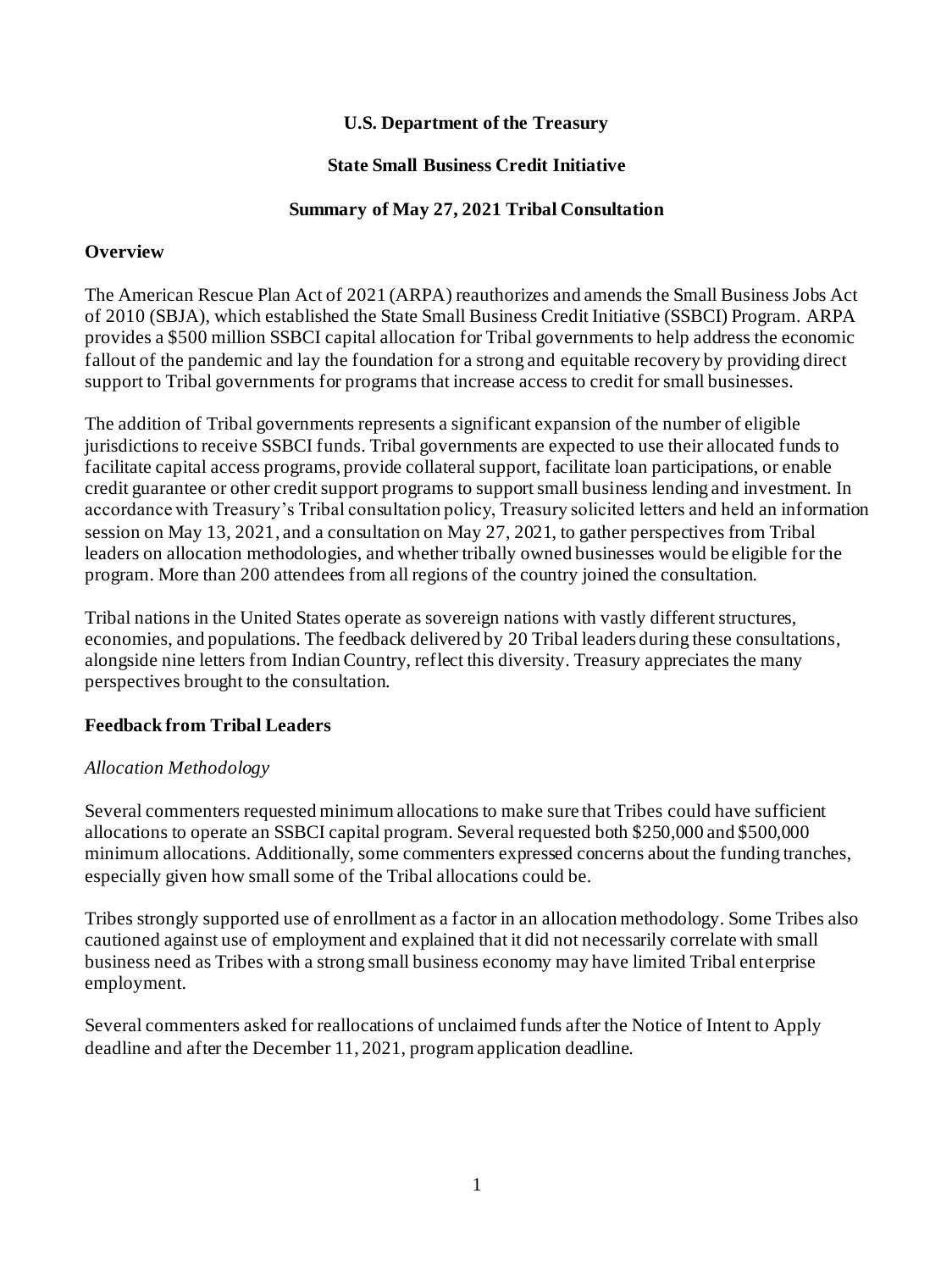# *Use of Funds*

Commenters emphasized the importance of SSBCI program eligibility for tribally chartered and tribally owned businesses, both as eligible borrowers/investees and potential SSBCI program administrators. Tribal leaders highlighted that they would have difficulty adopting the program without this flexibility and explained that Tribal enterprises benefit not only Tribal members, but broader communities and non-members. Most Tribal leaders expressed interest in supporting both businesses owned by the Tribe and businesses owned by Tribal members. Commenters asked that businesses with organizational ties to gaming not be excluded from SSBCI investments if they engage in non-gaming business because Tribal small businesses are typically affiliated with a gaming enterprise.

Commenters also requested that SSBCI include Tribal flexibilities in other federal programs, including the Small Business Administration 8(a) businesses and federally guaranteed loan programs. Support for Tribal development of 8(a) businesses was also highlighted as a goal of some Tribes.

On the question of geographic eligibility for Tribal SSBCI, commenters expressed a range of interests. Some Tribes wanted to focus primarily on Tribal lands. However, others noted that there are different definitions of Tribal lands and requested that Treasury adopt the broadest version if Tribal lands were to be used in any allocation methodology. Other Tribes, highlighted, however, that many Tribes lack land bases for any number of historical reasons and explained that SSBCI would not be a workable program if they were restricted to Tribal lands that did not exist. These Tribes expressed interest in using funds to support members and non-members both on and off Tribal lands.

Commenters expressed concern about the private leverage ratio requirements and highlighted that many private sector lenders may exclude Tribes from their lending portfolios. Tribes requested that they be able to use federal funds or Tribal funds for this match. Tribes also highlighted that the 10:1 leverage ratio was particularly challenging for Tribes due to severe access to capital constraints, particularly for rural Tribes.

Some commenters requested that real estate purchases that add to the general welfare of a Tribe, as well as construction, be eligible uses for SSBCI funds because many Indian Country businesses lack storefronts.

Commenters requested that Tribes and Tribal members should be presumed to be socially and economically disadvantaged for purposes of the SSBCI program.

Commenters also pointed out that strict conflict of interest policies would be challenging in small Tribal communities that have small workforces and where individuals may take on multiple roles in Tribal governments and economies. Commenters also noted that SSBCI guidance should reflect the fact that many Tribal communities have informal economies and unregistered businesses, including Tribes with treaty fishing rights.

Commenters requested that Tribes be able to combine their allocations through joint applications and consortia, but highlighted that guidance was needed on obtaining the appropriate approvals from participating Tribes.